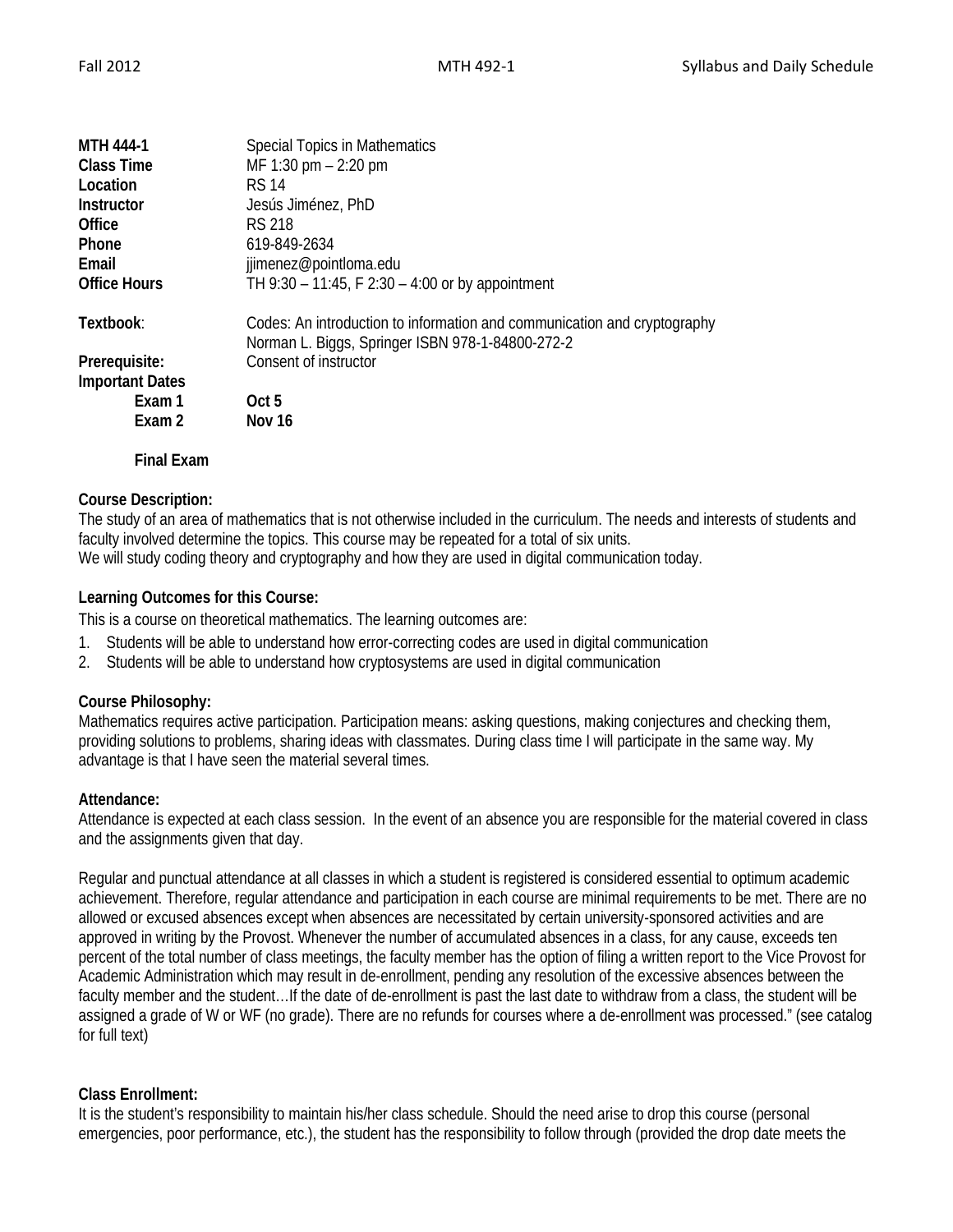stated calendar deadline established by the university), not the instructor. Simply ceasing to attend this course or failing to follow through to arrange for a change of registration (drop/add) may easily result in a grade of F on the official transcript.

### **Academic Accommodations:**

While all students are expected to meet the minimum academic standards for completion of this course as established by the instructor, students with disabilities may require academic accommodations. At Point Loma Nazarene University, students requesting academic accommodations must file documentation with the Disability Resource Center (DRC), located in the Bond Academic Center. Once the student files documentation, the Disability Resource Center will contact the student's instructors and provide written recommendations for reasonable and appropriate accommodations to meet the individual needs of the student. This policy assists the university in its commitment to full compliance with Section 504 of the Rehabilitation Act of 1973, the Americans with Disabilities (ADA) Act of 1990, and ADA Amendments Act of 2008, all of which prohibit discrimination against students with disabilities and guarantees all qualified students equal access to and benefits of PLNU programs and activities.

Students with learning disabilities who may need accommodations should discuss options with the instructor during the first two weeks of class.

### **Academic Honesty:**

The Point Loma Nazarene University community holds the highest standards of honesty and integrity in all aspects of university life. Academic honesty and integrity are strong values among faculty and students alike. Any violation of the university's commitment is a serious affront to the very nature of Point Loma's mission and purpose.

Academic dishonesty is the act of presenting information, ideas, and/or concepts as one's own when in reality they are the results of another person's creativity and effort. Such acts include plagiarism, copying of class assignments, and copying or other fraudulent behavior on examinations. For more details on PLNU's policy go to: <http://www.pointloma.edu/experience/academics/catalogs/undergraduate-catalog/point-loma-education/academic-policies>

A student who is caught cheating on any item of work will receive a zero on that item and may receive an "F" for the semester. See the PLNU Catalog for a further explanation of the PLNU procedures for academic dishonesty.

### **Final Exam: Date and Time**

The final exam date and time is set by the university at the beginning of the semester and may not be changed by the instructor. Only in the case that a student is required to take three exams during the same day of finals week is an instructor authorized to change the exam date and time for that particular student.

**Grading:** Grades for the course will be based on homework (25%), 2 exams (25% each; total of 50 %), and a final exam (25%).

**Homework (25%):** Homework will be assigned every class meeting. A homework assignment is late if it is not received at the start of class on the due date. No late homework will be accepted; however the two lowest homework scores will be dropped. Please be sure that your homework is stapled together and the problems are in order. Homework will be scored on a combination of completeness and correctness. A random selection (the same for all people) of the problems will be graded on any homework assignment.

**Tests (25% each) and Final Exam (25%):** Tests and the Final Exam will include problems and questions over material assigned in the text, readings and handouts, as well as material presented in class.

No examination shall be missed without prior consent by me or a well documented emergency beyond your control. A score of zero will be assigned for an examination that is missed without prior consent or a well documented emergency beyond your control. The examination schedule is included in the daily schedule. I do not intend to accept excuses such as poor communication with parents, benefactors, sport team sponsors and/or travel agents.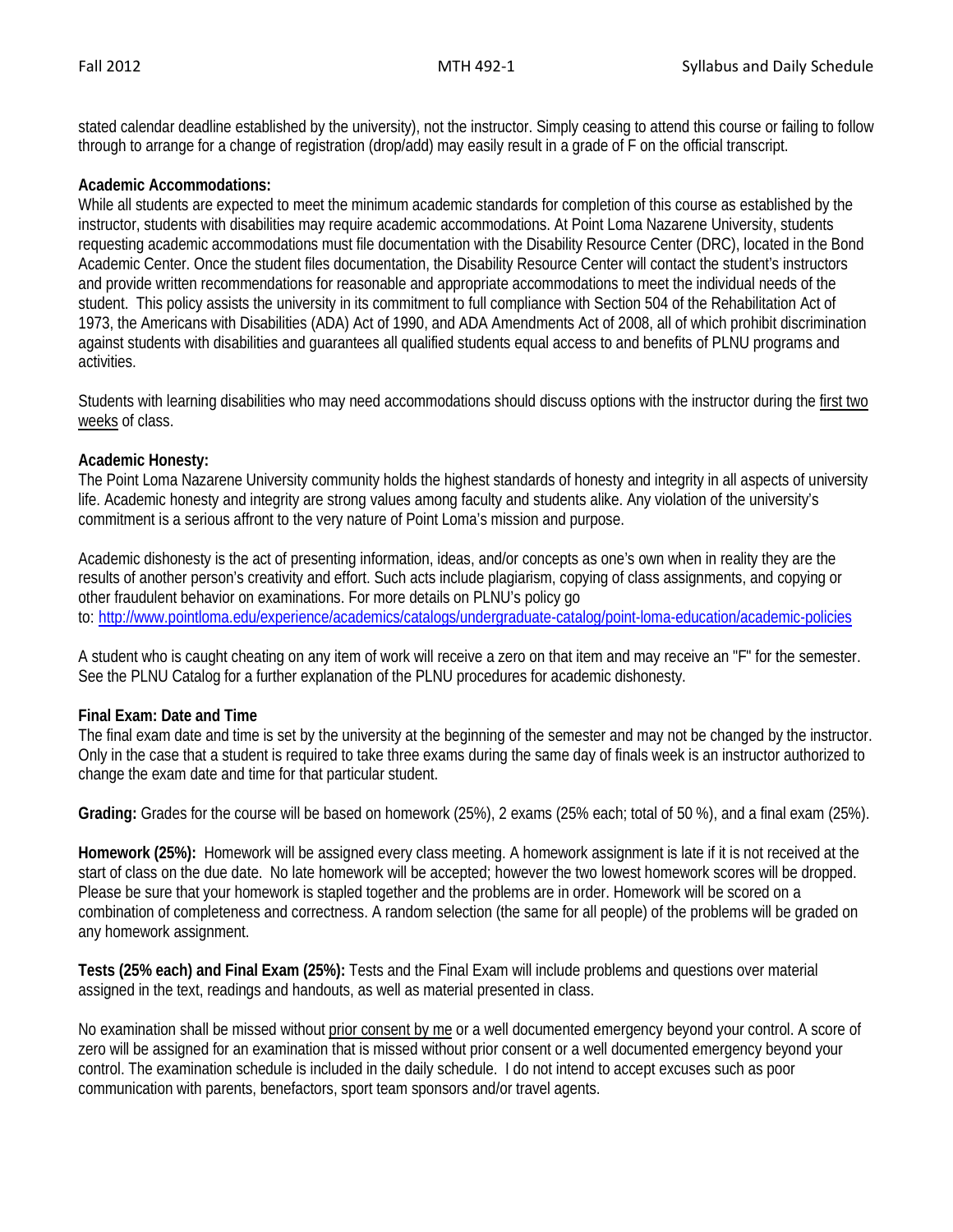## **Final Exam: Date and Time**

The final exam date and time is set by the university at the beginning of the semester and may not be changed by the instructor. Only in the case that a student is required to take three exams during the same day of finals week is an instructor authorized to change the exam date and time for that particular student.

| The Final Exam is COMPREHENSIVE.                |  |
|-------------------------------------------------|--|
| December 12 (Wednesday) 2012, 1:00 pm - 3:00 pm |  |
|                                                 |  |

**Grading Scale**: Course grades will be assigned according to the following scale:

| <b>Grading Scale in percentages</b> |  |  |                                                                             |  |  |  |  |  |
|-------------------------------------|--|--|-----------------------------------------------------------------------------|--|--|--|--|--|
|                                     |  |  |                                                                             |  |  |  |  |  |
|                                     |  |  | $(87.5, 90)$ $(77.5, 80)$ $(67.5, 70)$                                      |  |  |  |  |  |
|                                     |  |  | $[92.5, 100]$ $[82.5, 87.5]$ $[72.5, 77.5]$ $[62.5, 67.5]$                  |  |  |  |  |  |
|                                     |  |  | $\boxed{90, 92.5}$ $\boxed{80, 82.5}$ $\boxed{70, 72.5}$ $\boxed{60, 62.5}$ |  |  |  |  |  |

**Cell Phones:** Turn off any cell phone, pager or things that are distracting while you are in class. Also, do not text or work on other classes while in class (to do so is disrespectful to me and your classmates) and it is not the best use of class time.

### **General Advice:**

- 1. The key to success in this class is to attend lectures regularly and do your homework.
- 2. Read the textbook in advance. Try to stay ahead of the instructor.
- 3. You learn mathematics by doing it yourself.
- 4. You should expect to spend approximately two hours outside of class for every one hour in class working on homework and going over concepts.
- 5. When doing homework, please note it is normal to not be able to do every problem correct on the first attempt. Do not be discouraged, instead seek help.

### **Sources of Help:**

- 1. Me. If you have questions, ask me. See office hours.
- 2. Other classmates. Form study groups! Work together!